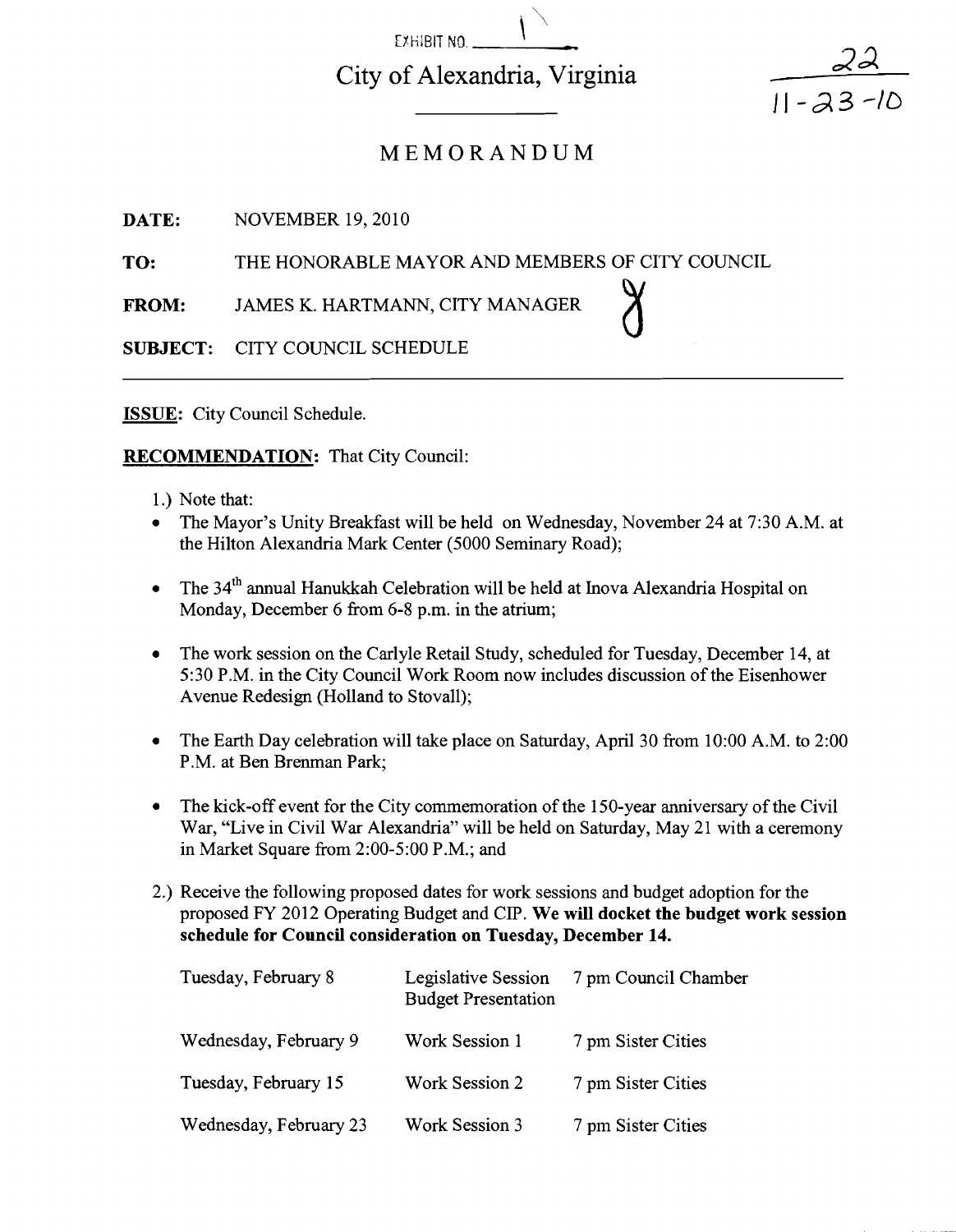| Monday, March 7     | <b>Budget Public</b><br>Hearing                                                | 4 pm Council Chamber                          |
|---------------------|--------------------------------------------------------------------------------|-----------------------------------------------|
| Saturday, March 12  | Regular Public Hearing<br>(Decision on Effective Tax Rate)<br>to be advertised | 9:30 am Council Chamber                       |
| Monday, March 14    | Work Session (Schools)                                                         | 7 pm Location TBD                             |
| Monday, March 21    | <b>Work Session 4</b>                                                          | 7 pm Sister Cities                            |
| Wednesday, March 23 | Work Session 5                                                                 | 7 pm Sister Cities                            |
| Wednesday, March 30 | Work Session 6                                                                 | 7 pm Sister Cities                            |
| Monday, April 4     | Work Session 7                                                                 | 7 pm Sister Cities                            |
| Monday, April 11    | Work Session 8                                                                 | 7 pm Sister Cities                            |
| Saturday, April 16  | <b>Regular Public Hearing</b><br>(Effective Tax Rate<br>Public Hearing)        | 9:30 am Council Chamber                       |
| Monday, April 25    | <b>Work Session</b><br>(Preliminary Add Delete)                                | 7 pm Sister Cities                            |
| Monday, May 2       | <b>Work Session</b><br><b>Budget Adoption</b>                                  | 6 pm Council Workroom<br>7 pm Council Chamber |

**DISCUSSION:** Council needs to schedule a series of work sessions to discuss the proposed FY 2012 Operating Budget and Capital Improvement Program (CIP). This year in addition to the work sessions on revenues, the CIP, Human Resources issues, and with the Schools and the Budget and Fiscal Affairs Advisory Committee, we will be discussing budget proposals for the seven goals included in the Strategic Plan. The City Manager will present the proposed budget and CIP to Council on Tuesday, February 8. Budget adoption will be scheduled on Monday, May 2.

We ask that you check your calendars and let us know if you have a conflict with any of the work session dates noted above.

I want to remind Council that I will be out of town the night of the Tuesday, December 14 legislative meeting in order to make a presentation at the Urban Area Security Initiative (UASI) conference.

#### **ATTACHMENT:** Council Calendar

**STAFF:** Michele Evans, Deputy City Manager Bruce Johnson, Chief Financial Officer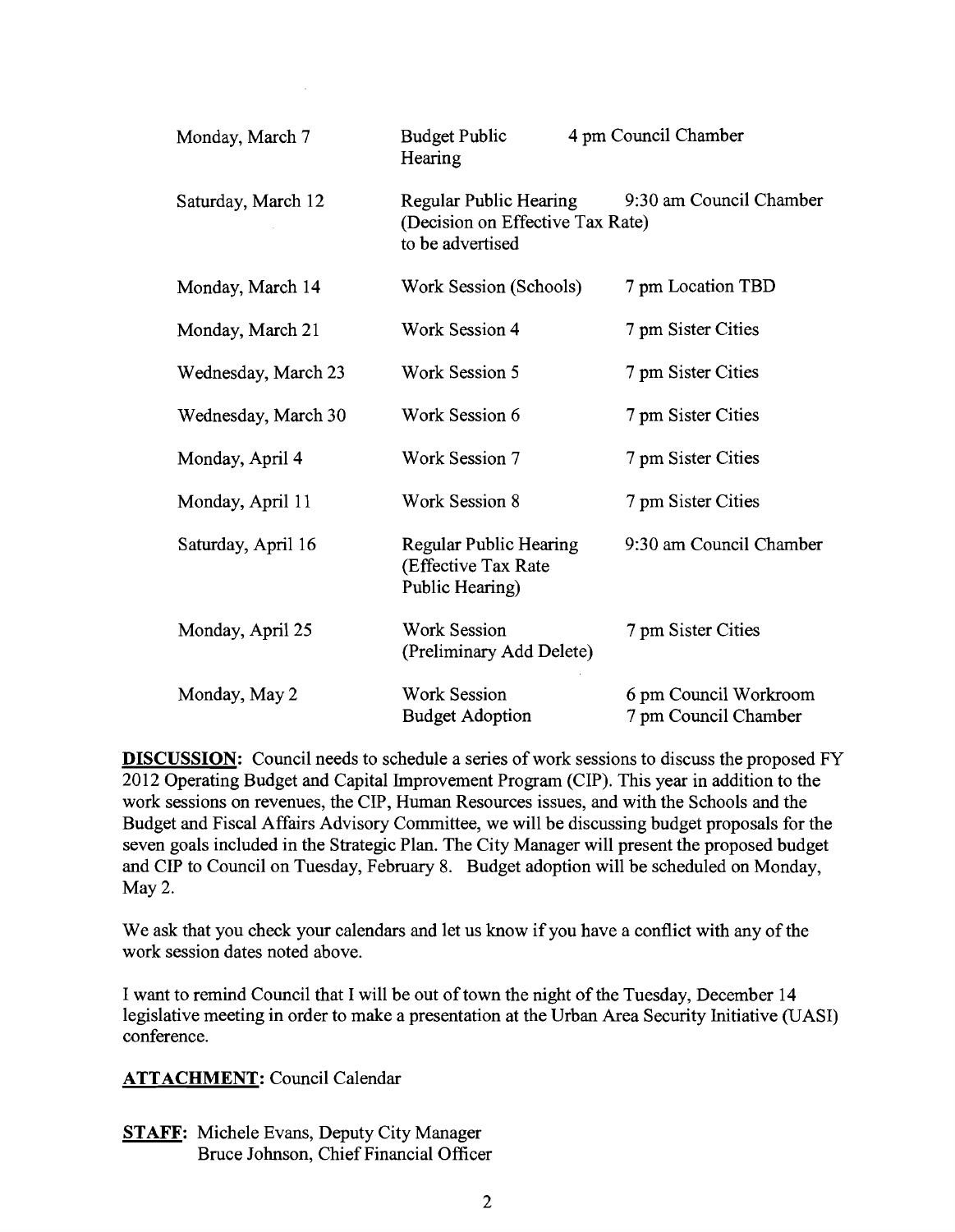#### **City Council Schedule** - **NOVEMBER 2010 as of 11-19-10**

 $\sim$ 

| <b>SUNDAY</b>               | <b>MONDAY</b>                                                  | <b>TUESDAY</b>                                                                                                                                                            | <b>WEDNESDAY</b>                                                             | <b>THURSDAY</b>                                                                                                       | <b>FRIDAY</b>                                                                           | <b>SATURDAY</b>                                                    |
|-----------------------------|----------------------------------------------------------------|---------------------------------------------------------------------------------------------------------------------------------------------------------------------------|------------------------------------------------------------------------------|-----------------------------------------------------------------------------------------------------------------------|-----------------------------------------------------------------------------------------|--------------------------------------------------------------------|
|                             | $\mathbf{1}$                                                   | $\overline{2}$                                                                                                                                                            | $\overline{3}$                                                               | $\overline{4}$                                                                                                        | $\overline{5}$                                                                          | 6                                                                  |
| $\overline{7}$              | 8<br>6:30 P.M.<br>Budget Work Session,<br><b>Sister Cities</b> | 9<br>5:30 P.M. Work Session<br>with the General<br><b>Assembly Delegation</b><br>Workroom<br>7:00 P.M.<br><b>Council First Legislative</b><br>Session, Council<br>Chamber | $\overline{10}$                                                              | 11<br>Veterans Day<br>(City Offices open)<br>7:00 Transportation Add-<br>On Tax Community<br>Meeting, (Sister Cities) | 12                                                                                      | 13<br>9:30 A.M.<br>Council Public Hearing,<br>Council Chamber      |
| $\overline{14}$<br>$\omega$ | $\overline{15}$                                                | 16<br>7:00 P.M.<br><b>Budget Work Session</b><br>with School Board<br>(George Washington<br>Middle School, 3 <sup>rd</sup> floor)                                         | 17                                                                           | 18                                                                                                                    | 19                                                                                      | 20<br>10 A.M<br>Celebrate Adoption<br>Saturday- Council<br>Chamber |
| $\overline{21}$             | $\overline{22}$                                                | $\overline{23}$<br>5:30 P.M.- Work Session<br>on T&ES, Land Use &<br>Planning, Work Room<br>7:00 P.M.<br>Council Second<br>Legislative Session,<br>Council Chamber        | 24<br>7:30A.M.- Mayor's<br>Unity Breakfast, Hilton<br>Alexandria Mark Center | 25<br><b>HOLIDAY</b><br>Thanksgiving                                                                                  | 26<br><b>HOLIDAY</b><br>7:00 P.M.<br>Annual Tree Lighting<br>Ceremony, Market<br>Square | $\overline{27}$                                                    |
| $\overline{28}$             | $\overline{29}$                                                | $\overline{30}$<br>National League of Cities<br>Conference, Denver,<br>Colorado                                                                                           |                                                                              |                                                                                                                       |                                                                                         |                                                                    |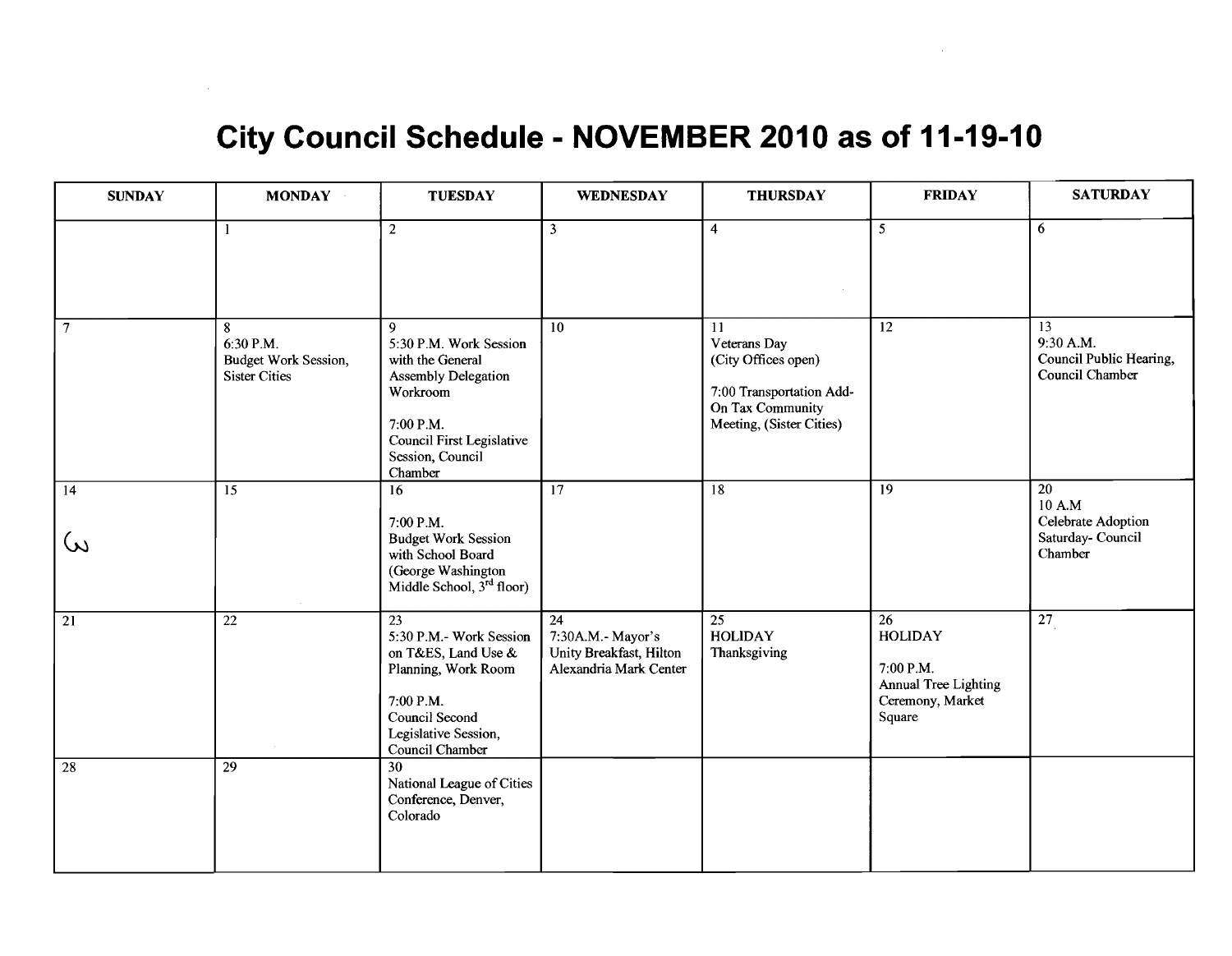#### City Council Schedule - DECEMBER 2010 as of 11-19-10

| <b>SUNDAY</b>   | <b>MONDAY</b>                                                                    | <b>TUESDAY</b>                                                                                                                                                                                                 | <b>WEDNESDAY</b>                                                                             | <b>THURSDAY</b>                                                                | <b>FRIDAY</b>                                                                  | <b>SATURDAY</b>                                                                                                                                                                   |
|-----------------|----------------------------------------------------------------------------------|----------------------------------------------------------------------------------------------------------------------------------------------------------------------------------------------------------------|----------------------------------------------------------------------------------------------|--------------------------------------------------------------------------------|--------------------------------------------------------------------------------|-----------------------------------------------------------------------------------------------------------------------------------------------------------------------------------|
|                 |                                                                                  |                                                                                                                                                                                                                | National League of Cities<br>Conference, Denver,<br>Colorado<br>Hanukkah begins at<br>sunset | $\overline{2}$<br>National League of Cities<br>Conference, Denver,<br>Colorado | $\overline{3}$<br>National League of<br>Cities Conference,<br>Denver, Colorado | $\overline{4}$<br>10:30 A.M.<br>Scottish Christmas Walk<br>Noon to 5 P.M.<br>Chinquapin Park<br>Recreation Center 25 <sup>th</sup><br>Anniversary Celebration<br>3210 King Street |
| 5               | 6<br>6:00 P.M. Hanukkah<br>Celebration (Inova<br>Alexandria Hospital,<br>Atrium) | $7\overline{ }$                                                                                                                                                                                                | 8<br>7:00 Transportation Add-<br>On Tax Community<br>Meeting, (Beatley<br>Central Library)   | 9<br>Hanukkah ends                                                             | 10                                                                             | 11                                                                                                                                                                                |
| $\overline{12}$ | $\overline{13}$                                                                  | $\overline{14}$<br>5:30 P.M. Work Session<br>Carlyle Retail Study &<br>Eisenhower Avenue<br>Redesign(Holland to<br>Stovall) Work Room<br>7:00 P.M.<br>Council First Legislative<br>Session, Council<br>Chamber | $\overline{15}$                                                                              | 16                                                                             | $\overline{17}$                                                                | $\overline{18}$<br>9:30 A.M.<br>Council Public Hearing,<br>Council Chamber                                                                                                        |
| $\boxed{19}$    | $\overline{20}$                                                                  | $\overline{21}$                                                                                                                                                                                                | $\overline{22}$                                                                              | $\overline{23}$<br><b>HOLIDAY</b><br>Christmas Eve (observed)                  | $\overline{24}$<br><b>HOLIDAY</b><br>Christmas (observed)                      | $\overline{25}$                                                                                                                                                                   |
| 26              | $\overline{27}$                                                                  | $\overline{28}$                                                                                                                                                                                                | $\overline{29}$                                                                              | $\overline{30}$                                                                | $\overline{31}$<br><b>HOLIDAY</b><br>New Year's Day<br>(observed)              |                                                                                                                                                                                   |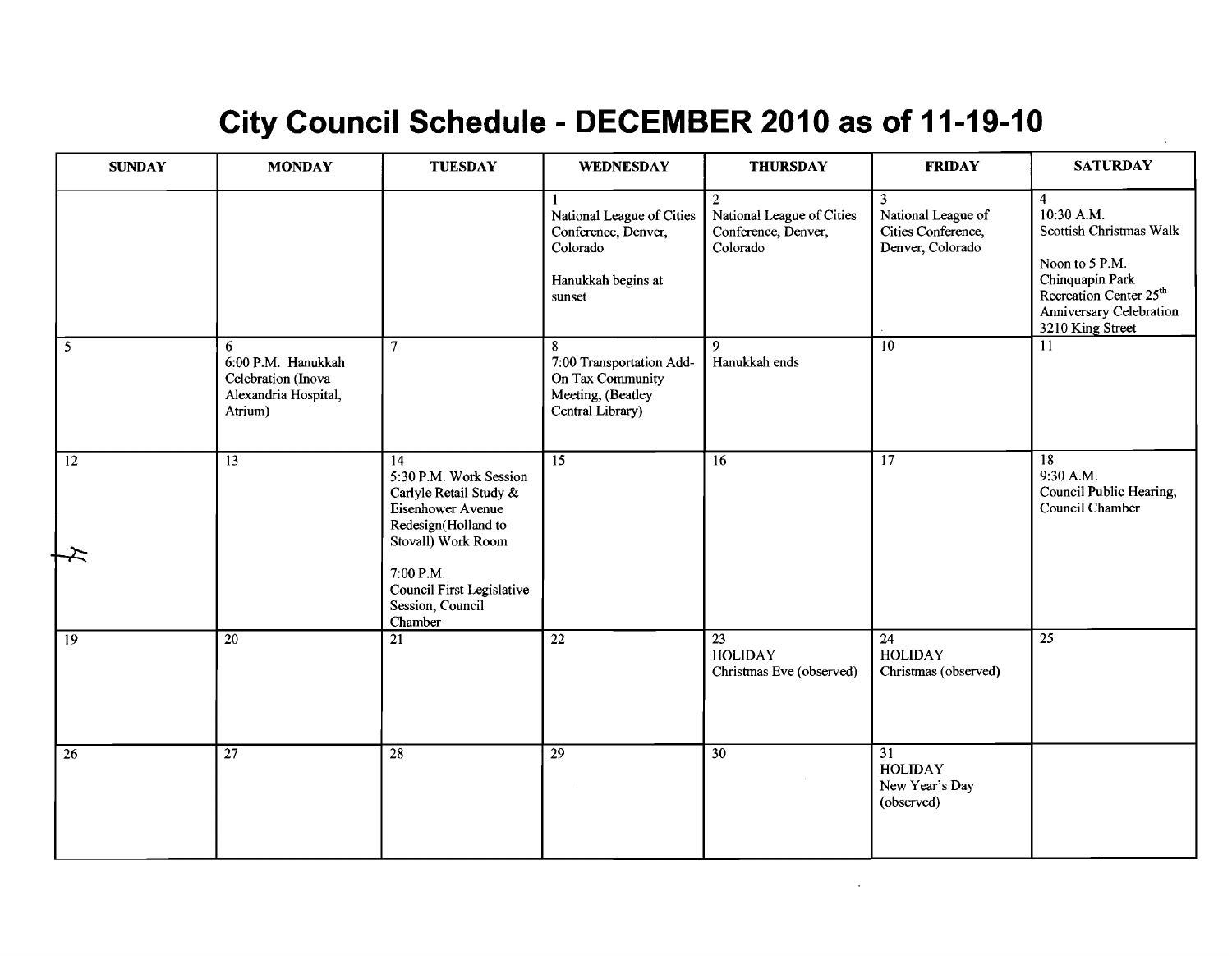### **City Council Schedule** - **JANUARY 2011 as of 11-19-10**

| <b>SUNDAY</b>       | <b>MONDAY</b>                                                      | <b>TUESDAY</b>                                                                                                                                       | <b>WEDNESDAY</b> | <b>THURSDAY</b>                                                                                            | <b>FRIDAY</b>   | <b>SATURDAY</b>                                                            |
|---------------------|--------------------------------------------------------------------|------------------------------------------------------------------------------------------------------------------------------------------------------|------------------|------------------------------------------------------------------------------------------------------------|-----------------|----------------------------------------------------------------------------|
|                     |                                                                    |                                                                                                                                                      |                  |                                                                                                            |                 | $\mathbf{1}$                                                               |
| $\overline{2}$      | $\overline{3}$                                                     | $\overline{\mathbf{4}}$                                                                                                                              | $\overline{5}$   | 6                                                                                                          | $\overline{7}$  | $\bf 8$                                                                    |
| $\overline{9}$      | 10                                                                 | $\overline{11}$<br>5:00 p.m.- Work Session<br>w/AEDP and ACVA,<br>Work Room<br>7:00 P.M.<br>Council First Legislative<br>Session, Council<br>Chamber | $\overline{12}$  | $\overline{13}$<br>7:00 Transportation Add-<br>On Tax Community<br>Meeting, (Mt. Vernon<br>Recreation Ctr) | 14              | $\overline{15}$                                                            |
| 16<br>$\mathcal{L}$ | $\overline{17}$<br><b>HOLIDAY</b><br>Martin Luther King, Jr<br>Day | 18                                                                                                                                                   | $\overline{19}$  | $\overline{20}$                                                                                            | $\overline{21}$ | $\overline{22}$<br>9:30 A.M.<br>Council Public Hearing,<br>Council Chamber |
| $\overline{23}$     | $\overline{24}$                                                    | $\overline{25}$<br>7:00 P.M.- Council<br>Second Legislative<br>Session, Council<br>Chamber                                                           | $\overline{26}$  | $\overline{27}$                                                                                            | $\overline{28}$ | $\overline{29}$                                                            |
| $\overline{30}$     | $\overline{31}$                                                    |                                                                                                                                                      |                  |                                                                                                            |                 |                                                                            |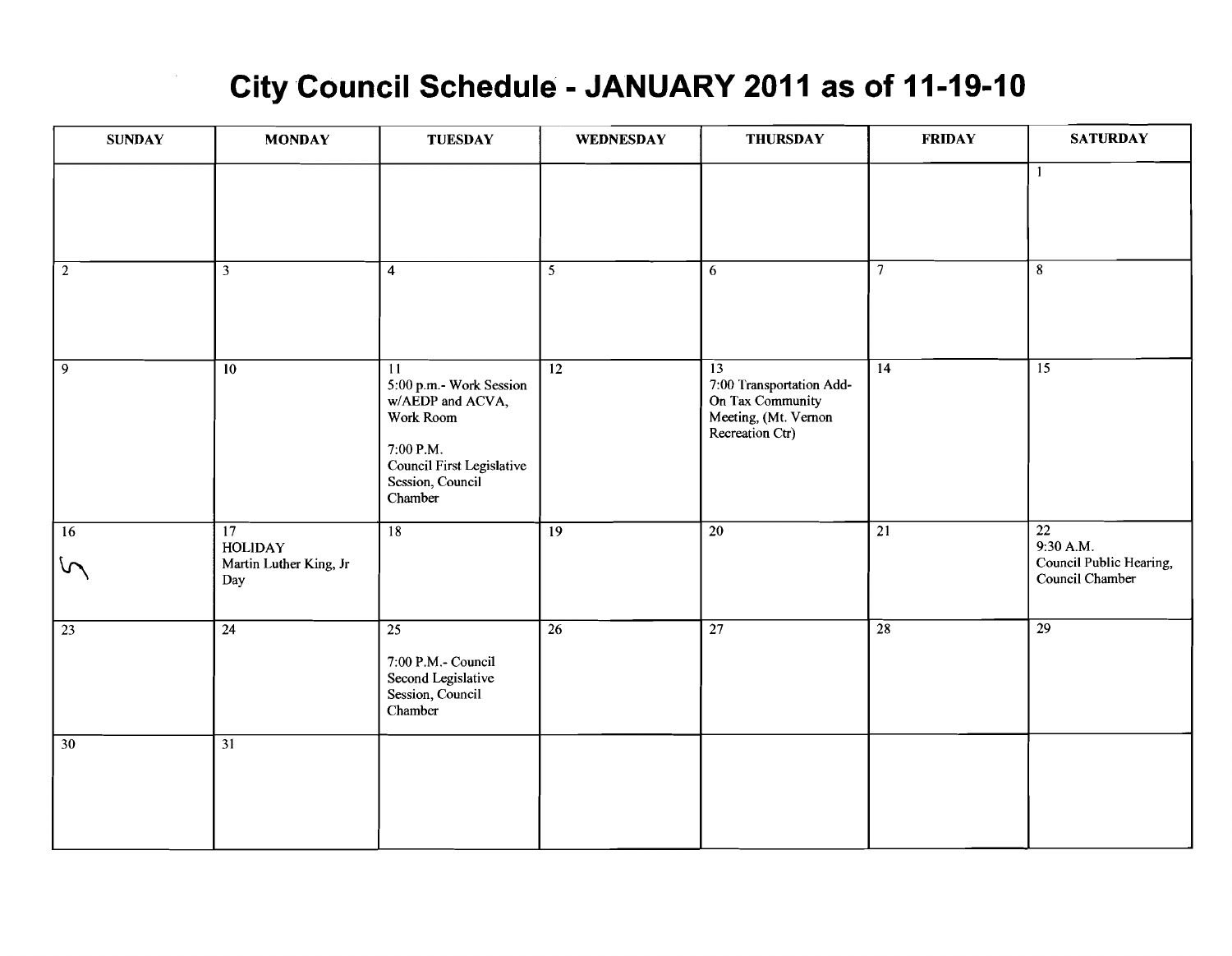# **City Council Schedule - FEBRUARY 2011 as of 11-19-10**

| <b>SUNDAY</b>   | <b>MONDAY</b>                                                                               | <b>TUESDAY</b>                                                                            | <b>WEDNESDAY</b> | <b>THURSDAY</b>                                                                          | <b>FRIDAY</b>   | <b>SATURDAY</b>                                                            |
|-----------------|---------------------------------------------------------------------------------------------|-------------------------------------------------------------------------------------------|------------------|------------------------------------------------------------------------------------------|-----------------|----------------------------------------------------------------------------|
|                 |                                                                                             | $\mathbf{1}$                                                                              | $\overline{2}$   | 3 Virginia Municipal<br>League Local Government<br>Day - Richmond (Time<br>and site TBD) | $\overline{4}$  | 5                                                                          |
| 6               | $\overline{7}$                                                                              | 8<br>7:00 P.M.<br>Council First Legislative<br>Session, Council Chamber                   | $\overline{9}$   | $\overline{10}$                                                                          | $\overline{11}$ | $\overline{12}$<br>9:30 A.M.<br>Council Public Hearing,<br>Council Chamber |
| 13              | $\overline{14}$                                                                             | $\overline{15}$                                                                           | 16               | $\overline{17}$                                                                          | $\overline{18}$ | $\overline{19}$                                                            |
| $\mathcal{L}$   |                                                                                             |                                                                                           |                  |                                                                                          |                 |                                                                            |
| $\overline{20}$ | $\overline{21}$<br><b>HOLIDAY</b><br>Presidents' Day<br>$1:00$ P.M.<br>G.W. Birthday Parade | $\overline{22}$<br>7:00 P.M.<br>Council Second<br>Legislative Session,<br>Council Chamber | $\overline{23}$  | $\overline{24}$                                                                          | $\overline{25}$ | $\overline{26}$                                                            |
| $\overline{27}$ | $\overline{28}$                                                                             |                                                                                           |                  |                                                                                          |                 |                                                                            |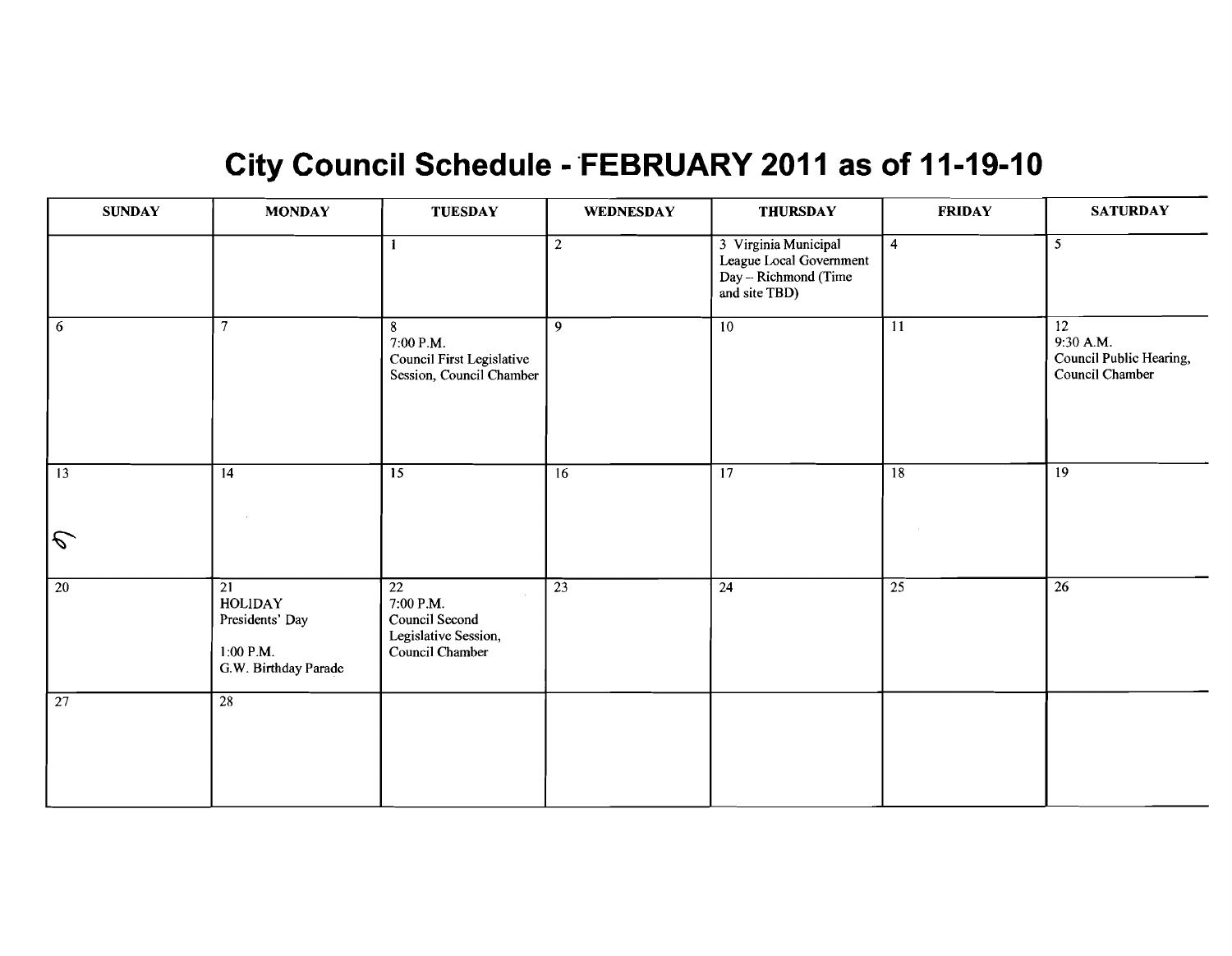### City Council Schedule - MARCH 2011 as of 11-19-10

| <b>SUNDAY</b>   | <b>MONDAY</b>   | <b>TUESDAY</b>                                                                            | <b>WEDNESDAY</b> | <b>THURSDAY</b>         | <b>FRIDAY</b>           | <b>SATURDAY</b>                                                            |
|-----------------|-----------------|-------------------------------------------------------------------------------------------|------------------|-------------------------|-------------------------|----------------------------------------------------------------------------|
|                 |                 |                                                                                           | $\overline{2}$   | $\overline{\mathbf{3}}$ | $\overline{\mathbf{4}}$ | 5<br>12:30 P.M.<br>St. Patrick's Day Parade                                |
| 6               | $\overline{7}$  | 8<br>7:00 P.M.<br>Council First Legislative<br>Session, Council<br>Chamber                | 9                | $\overline{10}$         | $\overline{11}$         | $\overline{12}$<br>9:30 A.M.<br>Council Public Hearing,<br>Council Chamber |
| $\overline{13}$ | $\overline{14}$ | $\overline{15}$                                                                           | $\overline{16}$  | $\overline{17}$         | $\overline{18}$         | $\overline{19}$                                                            |
| コ               |                 |                                                                                           |                  |                         |                         |                                                                            |
| $\overline{20}$ | $\overline{21}$ | $\overline{22}$<br>7:00 P.M.<br>Council Second<br>Legislative Session,<br>Council Chamber | $\overline{23}$  | 24                      | 25                      | 26                                                                         |
| $\overline{27}$ | $\overline{28}$ | $\overline{29}$                                                                           | 30               | $\overline{31}$         |                         |                                                                            |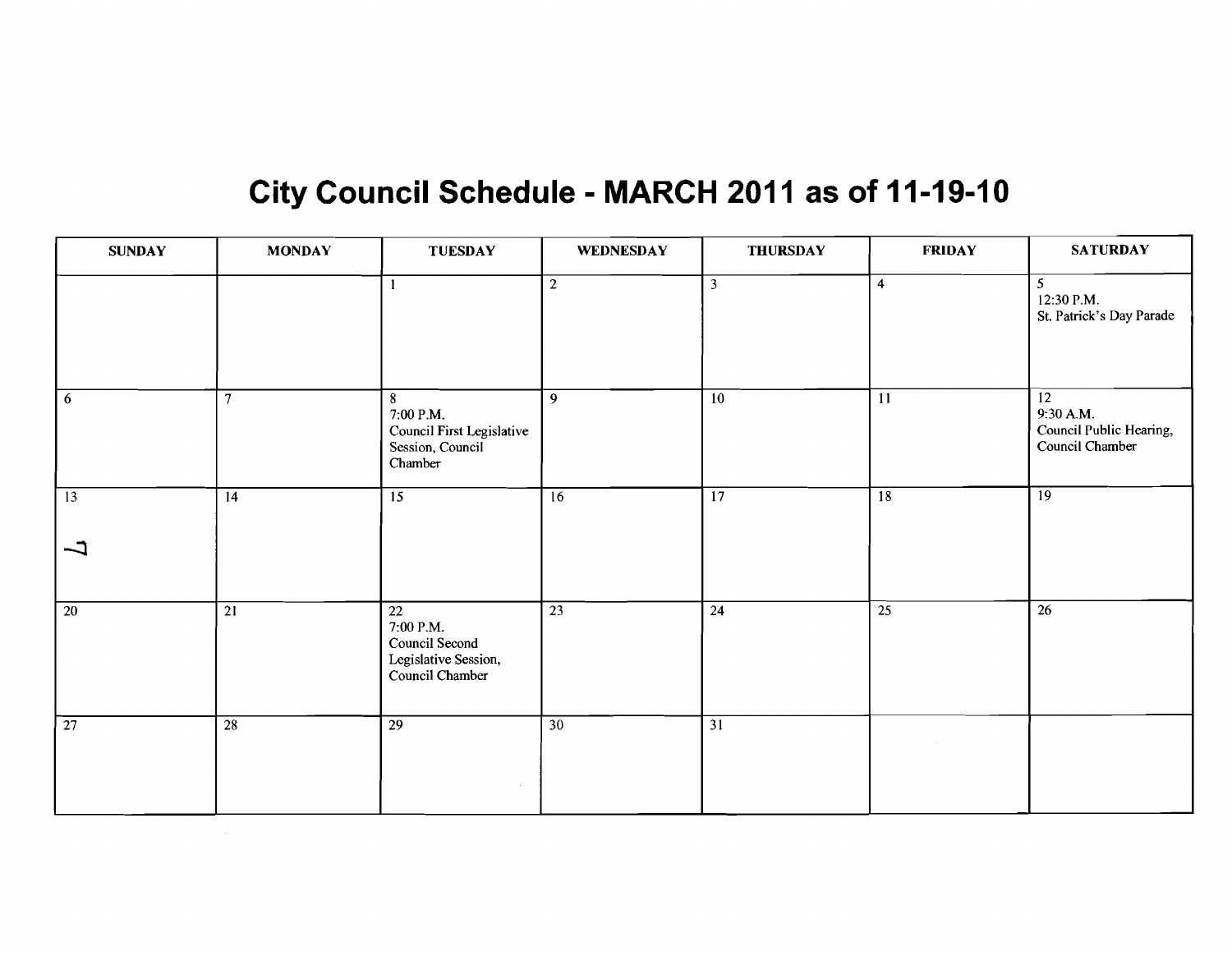## City Council Schedule - APRIL 2011 as of 11-19-10

| <b>SUNDAY</b>                                             | <b>MONDAY</b>                       | <b>TUESDAY</b>                                                                            | <b>WEDNESDAY</b> | <b>THURSDAY</b> | <b>FRIDAY</b>     | <b>SATURDAY</b>                                                                            |
|-----------------------------------------------------------|-------------------------------------|-------------------------------------------------------------------------------------------|------------------|-----------------|-------------------|--------------------------------------------------------------------------------------------|
|                                                           |                                     |                                                                                           |                  |                 |                   | $\boldsymbol{2}$                                                                           |
| $\overline{\mathbf{3}}$                                   | $\overline{\mathbf{4}}$             | $\mathfrak{H}$                                                                            | 6                | $\tau$          | 8                 | 9                                                                                          |
| 10                                                        | 11                                  | $\overline{12}$<br>7:00 P.M.<br>Council First Legislative<br>Session, Council<br>Chamber  | $\overline{13}$  | $\overline{14}$ | $\overline{15}$   | $\overline{16}$<br>9:30 A.M.<br>Council Public Hearing,<br>Council Chamber                 |
| $\overline{17}$                                           | 18<br>Passover begins at<br>sundown | $\overline{19}$                                                                           | $\overline{20}$  | $\overline{21}$ | 22<br>Good Friday | 23                                                                                         |
| $\infty$                                                  |                                     |                                                                                           |                  |                 |                   |                                                                                            |
| $\overline{24}$<br>$\ensuremath{\mathsf{E}}\xspace$ aster | $\overline{25}$<br>$\mathbf{r}$     | $\overline{26}$<br>7:00 P.M.<br>Council Second<br>Legislative Session,<br>Council Chamber | $\overline{27}$  | $\overline{28}$ | $\overline{29}$   | $\overline{30}$<br>Earth Day<br>10:00a.m. - 2:00 p.m.<br>Activities at Ben<br>Brenman Park |

 $\sim$ 

 $\mathcal{L}^{\mathcal{L}}$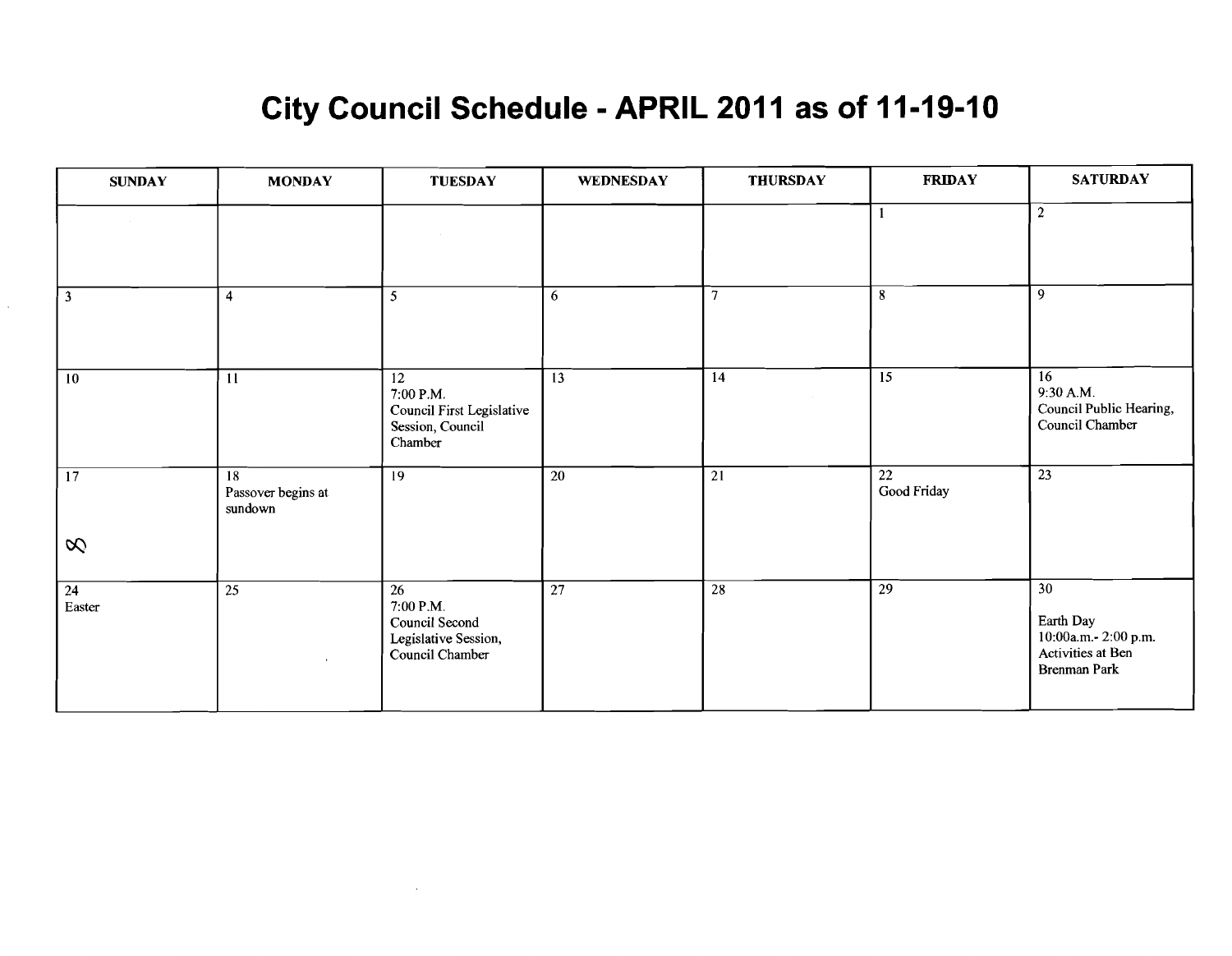# City Council Schedule - MAY 2011 as of 11-19-10

| <b>SUNDAY</b>          | <b>MONDAY</b>                        | <b>TUESDAY</b>                                                                            | WEDNESDAY       | <b>THURSDAY</b> | <b>FRIDAY</b>   | <b>SATURDAY</b>                                                                                                |
|------------------------|--------------------------------------|-------------------------------------------------------------------------------------------|-----------------|-----------------|-----------------|----------------------------------------------------------------------------------------------------------------|
| $\Box$                 | $\overline{2}$                       | $\overline{\mathbf{3}}$                                                                   | 4               | $\overline{5}$  | 6               | $\overline{7}$                                                                                                 |
| $\overline{8}$         | $\overline{9}$                       | 10<br>7:00 P.M.<br>Council First Legislative<br>Session, Council<br>Chamber               | 11              | $\overline{12}$ | 13              | 14<br>9:30 A.M.<br>Council Public Hearing,<br>Council Chamber                                                  |
| $\boxed{15}$<br>$\sim$ | 16                                   | $\overline{17}$                                                                           | $\overline{18}$ | 19              | $\overline{20}$ | $\overline{21}$<br>2:00-5:00 P.M. Civil War<br>150 <sup>th</sup> Anniversary Kick-<br>off Event, Market Square |
| $\overline{22}$        | $\overline{23}$                      | $\overline{24}$<br>7:00 P.M.<br>Council Second<br>Legislative Session,<br>Council Chamber | $\overline{25}$ | $\overline{26}$ | $\overline{27}$ | $\overline{28}$                                                                                                |
| $\overline{29}$        | 30<br><b>HOLIDAY</b><br>Memorial Day | $\overline{31}$                                                                           |                 |                 |                 |                                                                                                                |